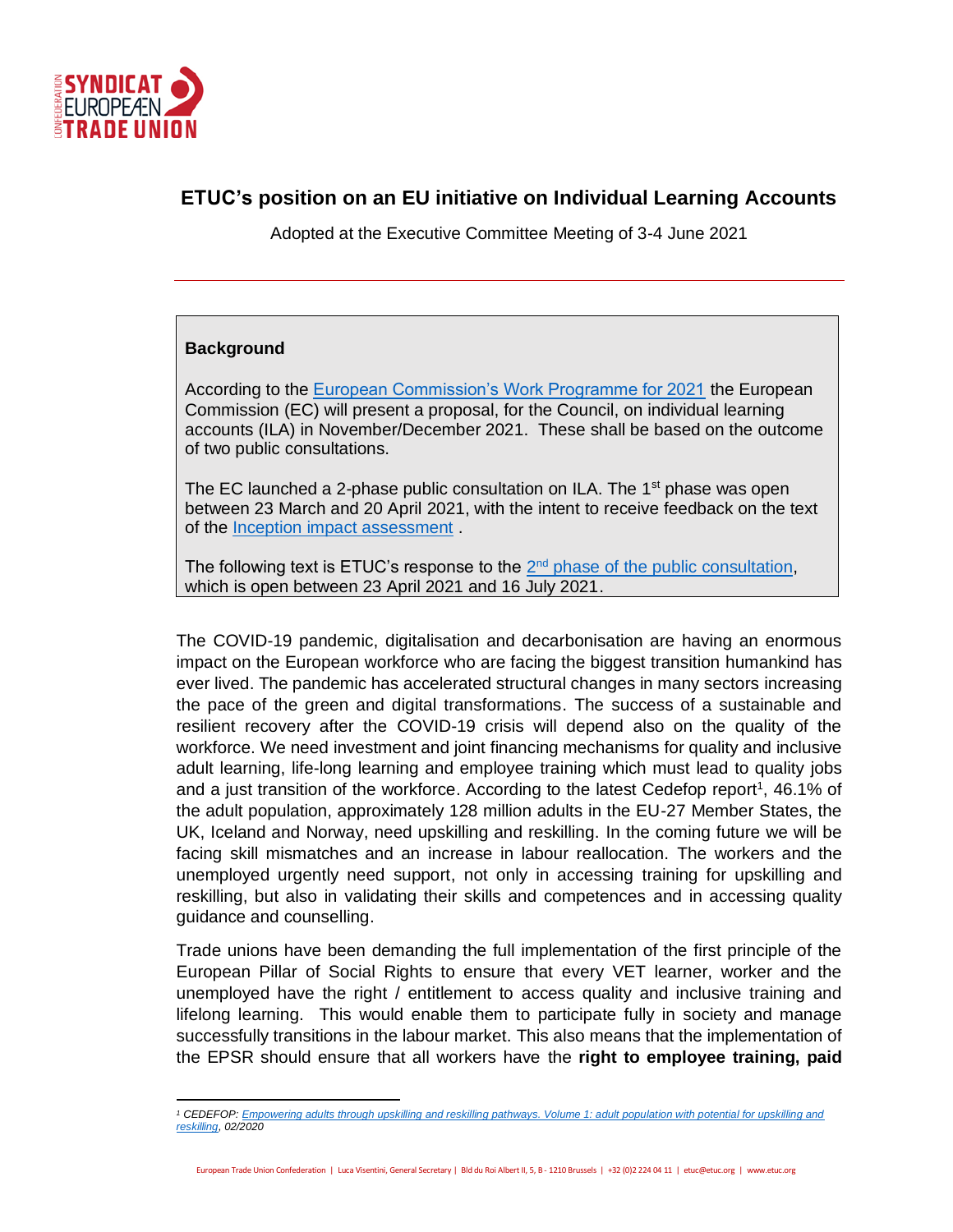**educational leave, full qualification, validation of informal and non-formal learning, and guidance and counselling**. ETUC welcomes that the upcoming EU initiative on individual learning accounts (ILA) intends to focus on the implementation of the [European](https://ec.europa.eu/info/files/european-pillar-social-rights-action-plan_en)  [Pillar of Social Rights Action Plan](https://ec.europa.eu/info/files/european-pillar-social-rights-action-plan_en) (March, 2021), which sets a new target whereby at least 60%<sup>2</sup> of all adults should participate in training every year by 2030. ETUC believes that it is possible to achieve this target if the EU initiative takes a **broader standpoint** and focuses on ensuring **the right to access and better financing of adult learning and employee training, with different financial tools,** depending on **different national circumstances,** instead of focusing only on individual learning accounts.

We are concerned that the EU initiative may send the wrong message to workers by putting the upskilling and reskilling as an individual responsibility, implying that changes in skills and jobs will be a burden they will have to cope with, even if supported by public authorities. The EU initiative should put the emphasis on the **employers' responsibility to finance the training** of their workforce, apprentices and of the newly recruited workers, who need continuous work-based training. Workers who have faced unemployment in the last decades, due to the so-called globalisation, know that skills would not have resolved the desertification of their region. The EU initiative should imply that the responsibility for investing resources is on the employers and sectors, by reskilling workers and by financing sectoral training, thus giving a future to workers in the sector in which they are skilled.

**Individual learning accounts (ILA) can be one of the tools** that can support access to training. However, there should be different solutions and **different financial tools** offered according to the **different needs** of the **EU member states and national and sectoral social partners**, and according to **the different needs of the adults and workers** who need upskilling and reskilling in companies, irrespective of the size of the company they work for and the different contractual situations (low, medium- highly skilled adults and workers, the unemployed, atypical and platform workers, etc).

**We believe that individual learning accounts does not mean the same as ensuring the individual's right for training.** In policy discussions, there seems to be a confusion between the use of expressions such as **"access to rights/entitlements"** and **"access to individual learning accounts"**. The revised [Employment Guidelines](https://eur-lex.europa.eu/legal-content/EN/TXT/?qid=1584545829001&uri=CELEX%3A52020PC0070) adopted by the Council in October 2020 makes a clear differentiation between ensuring right/entitlements to training and ILAs as one of the tools, allowing the countries to decide the choice of such a tool, or any other, to ensure such entitlements. Despite this, the EC uses "individual learning accounts" and "individual learning entitlements" within the *Inception impact assessment* of the public consultation many times as synonymous. Also, there is no clear understanding if a European initiative to support better financing of adult learning, for example via individual learning accounts (ILAs), should be applicable only **for the workers or universally to all adults**.

The EU initiative should differentiate between:

- **The right and access to adult learning;**
- **The right and access to employee training; and**

*<sup>2</sup> According t[o latest Eurostat data,](https://ec.europa.eu/eurostat/statistics-explained/index.php?title=Adult_learning_statistics#Participation_rate_of_adults_in_learning_in_the_last_12_months) the proportion of persons aged 25 to 64 in the EU who participated in education or training within the last 4 weeks was 10.8 % (2019), and 44.4 % of people in the [EU](https://ec.europa.eu/eurostat/statistics-explained/index.php?title=Glossary:EU_enlargements) aged 25 to 64 took part in education and training (during the 12 months preceding the interview), the majority of which participating in non-formal education and training (2016).*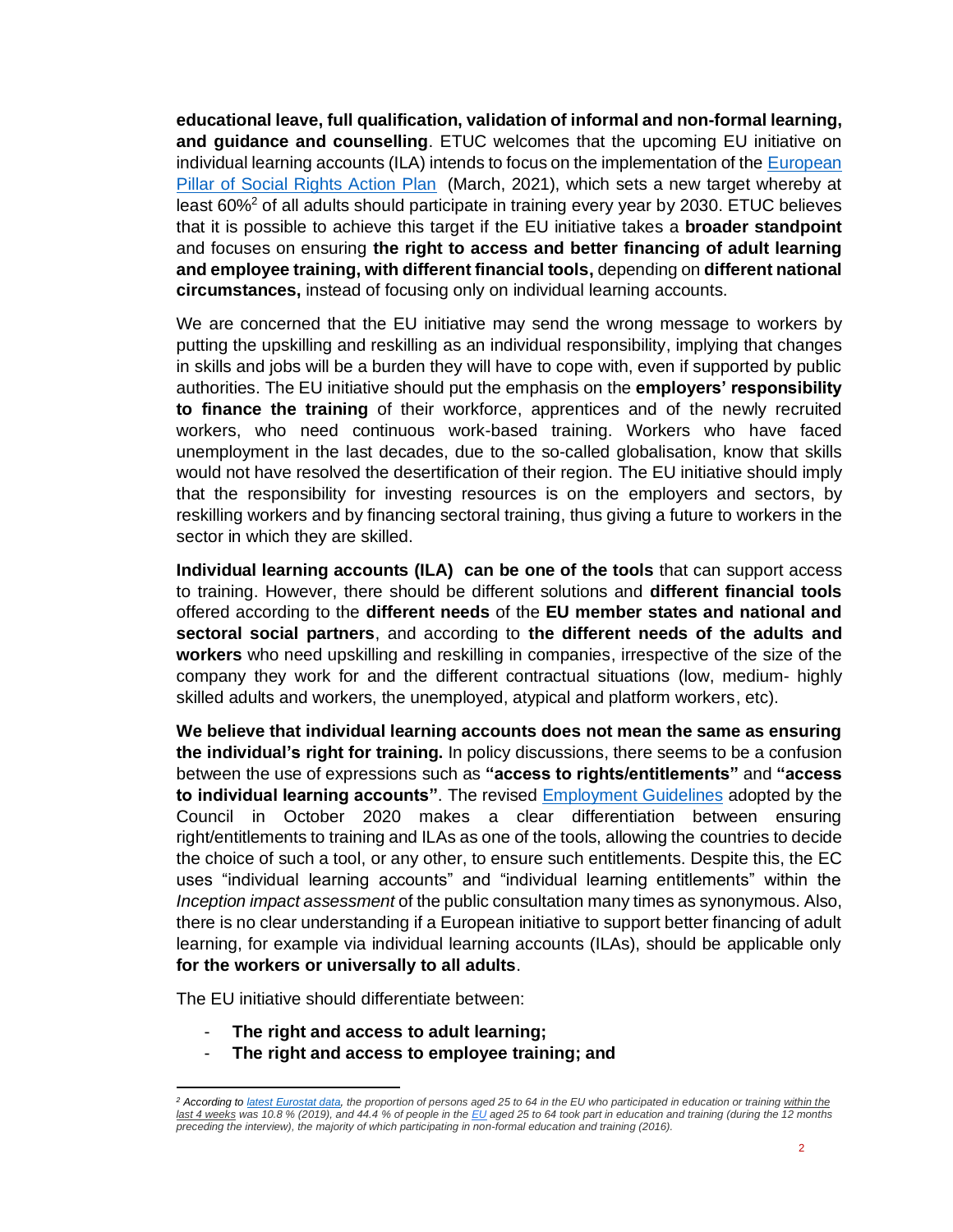# - **The right and access to different types of paid education leave.**

ETUC's standpoint is that the right to training shall **not be an obligation for the workers**. It is also important to identify different financial mechanisms for supporting **adult learning (for all adults, including the unemployed), employee training and different types of paid educational leave** when the course serves both personal or labour market needs. Individual learning accounts can be one **of the financial tools that can ensure the right to training**. The responsibility of the employers and the individuals should be clearly defined. As should be the **direct and indirect cost** for the individual, employers and the ministries/public services in relation to different types of trainings and paid educational leave. Ensuring the right to training should not be considered as an individual responsibility but rather a **social and economic responsibility**.

**ETUC believes that it is important that the EU initiative takes a broader standpoint and focuses on ensuring the right to access trainings and better financing of adult learning and employee training, using different financial tools and not only the individual learning accounts***.* Such an EU level initiative could be a Council Recommendation supported by the European Semester and the Open Method of Coordination between countries with the involvement of the social partners. For such an initiative the following points need to be considered:

# **1. The right to training** must be implemented in every EU country

ETUC believes that the implementation of the  $1<sup>st</sup>$  principle of the EPSR in every EU member state to ensure right to training to all is the first step. The right and entitlement to access training must be applicable in every EU country, and be legislated or defined within collective agreements. Such a right/entitlement should not be considered as "voluntary" as the EC's *Inception impact assessment* suggests. It should be **universally applicable** to all adults and workers and not only to certain groups of people e.g. to special needs groups. Those countries where such a right/entitlement does not yet exist need to be encouraged, via a Council recommendation, to guarantee the **right to access to quality and inclusive employee training and adult learning, and to ensure the best financing mechanism** that support the training rights; with the effective involvement of the social partners in **governing, managing and monitoring** such a system.

## **2. The right to employee training** needs to be guaranteed in every EU country

Legislation and collective agreements should ensure the right and equal access to **employee training** to all workers irrespective of their contractual situation, salary levels and skills levels, size and location of the company, and its industry sector. Employers need to continue taking responsibility for upskilling of their workers according to their needs and the change of the jobs and tasks. This point was also underlined within the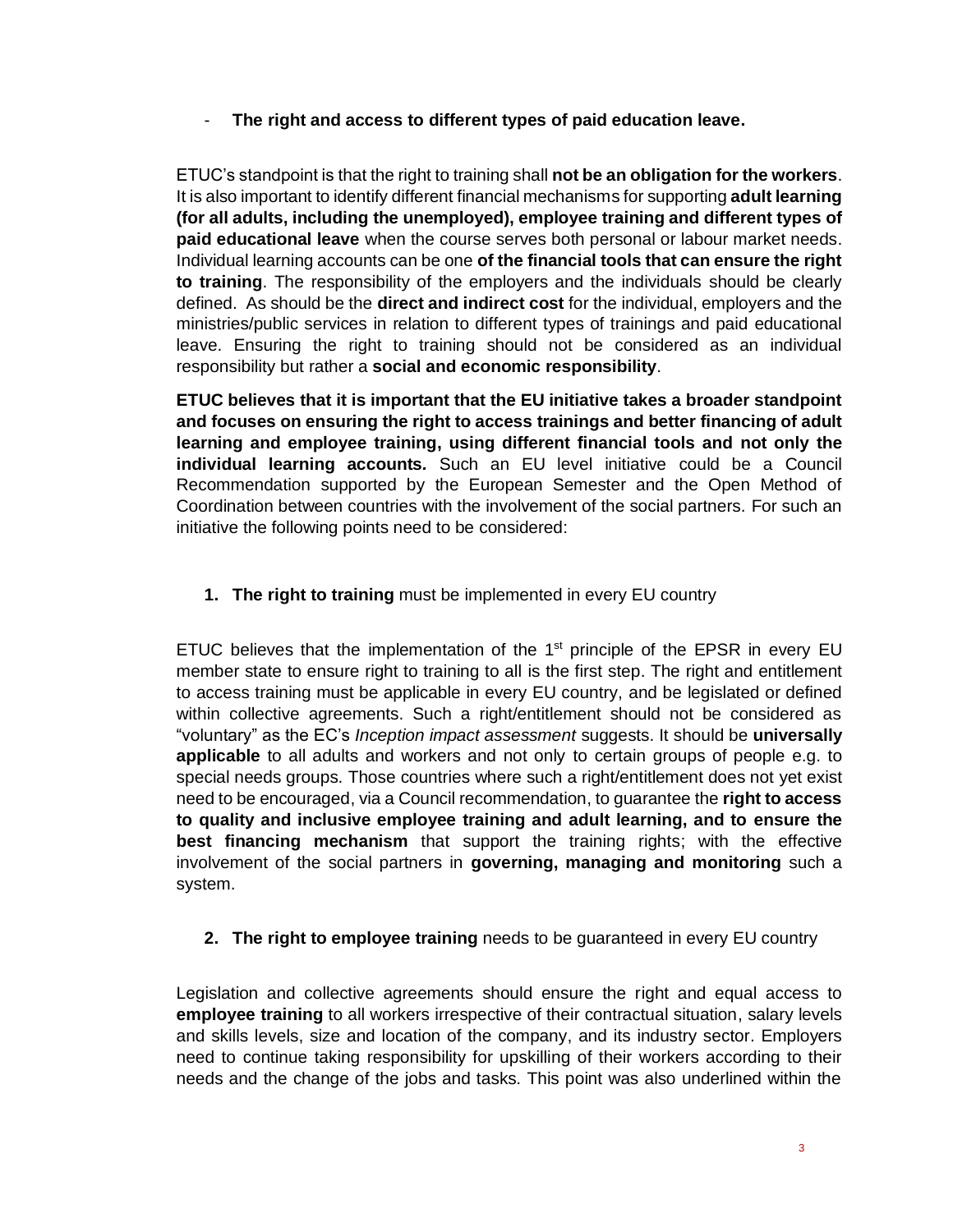[European Social Partners Framework Agreement on Digitalisation](https://www.etuc.org/system/files/document/file2020-06/Final%2022%2006%2020_Agreement%20on%20Digitalisation%202020.pdf) (2020)<sup>3</sup> and it is also consistent with the [European Social Partners Autonomous Framework Agreement on](https://www.etuc.org/sites/default/files/circular/file/2019-07/European%20Social%20Partners%E2%80%99%20Autonomous%20Framework%20Agreement%20on%20Active%20Ageing.pdf)  [Active Ageing and an Inter-generational Approach](https://www.etuc.org/sites/default/files/circular/file/2019-07/European%20Social%20Partners%E2%80%99%20Autonomous%20Framework%20Agreement%20on%20Active%20Ageing.pdf) (2017). The **responsibility** for upskilling and reskilling of workers within the just transition of industries and in relation to company related skills must remain with the employer. Employers should ensure access to employee training to all, including their platform workers, free lancers and workers with a temporary contract. **Cost** and access to employee training need to be ensured by the companies and the training should take place within **working hours** in order to respect workers' work-life balance. Often, employee training is financially supported by an **employer levy and/or shared training cost**. Ministries should ensure that direct and indirect financial contribution to companies for employee training really reaches the workers. Furthermore, they ought to consider the difficulties of delivering effective training activities, online or blended form, during the Covid-19 pandemic.

## **3. The right to paid educational leave** needs to be guaranteed in every EU country

In addition to guaranteeing the right of workers to training, the ILO convention 140 on **paid education leave** should be implemented in every EU country as a right/entitlement. Two forms of such leave should be considered:

#### Type 1. I**ndividual Paid Learning/Training Leave.**

This has enabled workers in several countries to attend courses for career development during working hours and also courses of personal interest during their professional life. In this respect a certain number of days, or hours, had been set together with the social partners. The worker has a free choice of courses, and the scheme is usually financed by the relevant ministry in different ways, depending on national systems, e.g. by individual learning account or voucher. Therefore, **EU funds** (for example the RRF) could provide support to develop Individual Learning/Training Leave systems to ensure universal access to learning and training to all adults, including workers.

Following the impact of the Covid-19 pandemic on the labour market, the right to paid educational leave should enable people to develop other skills (including **basic skills and key competences,** with special attention to learning competence**)**, which may be beyond the company's needs, which are necessary for their career progression. Such systems should also allow a worker to participate in the process of **validation of informal and non-formal learning**. It is important that the social partners continue to be involved in the **governance, managing and monitoring** of such systems.

Not all workers within the EU benefit equally from the right to paid education leave, e.g. **public sector** employees might not have such a right while the private sector workers have it. If Individual Paid Learning/Training Leave is applicable not only to workers but to all adults universally, and if it is publicly financed to allow personal accounts/voucher to be used for courses, it would support the trainings of **all workers** and adults, including

<sup>&</sup>lt;sup>3</sup> It states: "Where an employer requests to a worker to participate in job-related training that is directly linked to the digital transformation *of the enterprise, the training is paid by the employer or in line with the collective agreement or national practice. This training can be inhouse or off-site and takes place at an appropriate and agreed time for both the employer and the worker, and where possible during working hours in order to ensure work-life balance of all workers. If the training takes place outside of working time, appropriate compensation should be arranged".*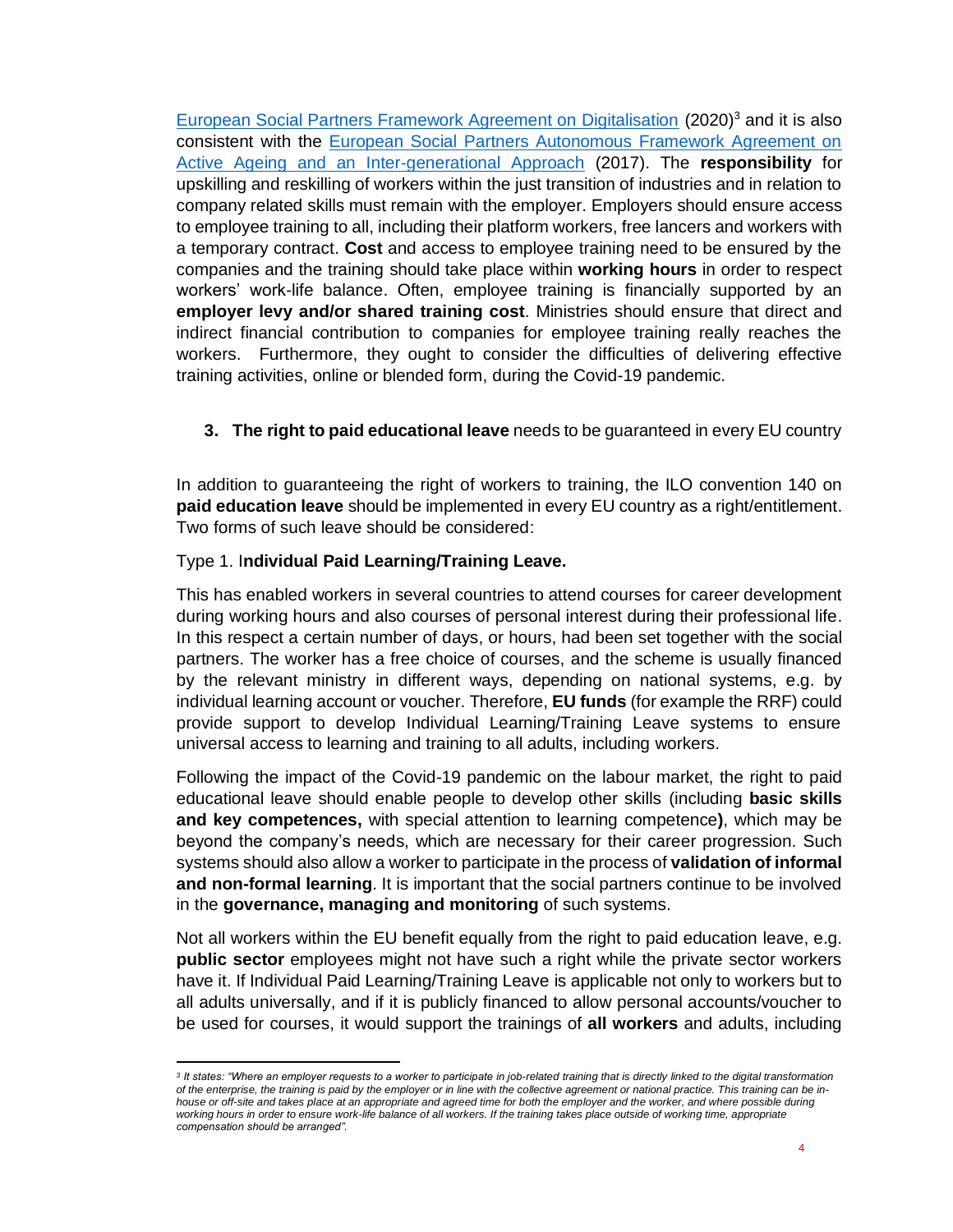the **unemployed, atypical workers and platform workers**. Nonetheless, **platform workers, free lancers and employees with a temporary contract** should have access to employee training and use the Individual Paid Learning Leave for their general interest and needs when they are employed by a company. If such an Individual Paid Learning/Training Leave is financed by an individual learning account or a voucher, this account or voucher should be owned by the individual and the individual should decide how he/she wants to use it, for what kind of training, and if s/he wants to accumulate it for more expensive courses or for later use. Such financial systems to support learning and working of workers can also be managed by trade unions in accordance with national situation.

## Type 2. **Company / Sectoral Level Paid Learning/Training Leave**

At a company's request, when the provision of employee training within the company is not possible due to reasons such as specific training needs, training tools, tutors, etc., workers are asked to participate in training outside of the company, which is paid by the company. In many countries such training leave is financed from the companies' training budget, supported by **employer levy** either disseminated by the ministry directly to the companies or to the VET providers. The Commission's *Inception Impact Assessment* refers to such a system as "**employer-sponsored training"**. In order to ensure that all workers (of every skill levels and contractual situation, and in public and private sectors) can have access to such a paid educational leave, there must be an agreement with the trade unions at company and/or sectoral level on equal access to different types of training. Selecting consistently the same worker, or only permanent contract workers or high skilled ones to have access to such a training should be avoided.

Access to both types of paid educational leave needs to be equally respected and defined by **collective agreements**. It is important to distinguish between what rate the workers can benefit from paid educational leave for individual reasons and for company related training (e.g. 50% paid leave for one's own interest and 50% paid leave for companies' needs). It is a **national competence to decide on the conditions to the right to access paid education leave** (any of these two types) with the involvement of the social partners, e.g. if it can be applicable for life or for the professional life, if more training leave is available for young workers and low-skilled workers, and if calculation of the days of paid leave includes the attendance of the courses, preparation for the courses and exams, and attendance of exams, etc. It is essential that paid education leave should be ensured for trade unionists to participate in training when implementing ILO Convention 140.

## **4. A better monitoring mechanism should be in place**

The Commission's *Inception Impact Assessment* mentions that adult learning participation in Europe is generally low and that employers suffer from skills shortage. However, the EU-level data collection on adult learning participation should be improved and be more frequent, and it should include information on participation in employee training provided by companies to their workers. Concerning the difficulties of the companies in finding workers with the "right skills", ETUC has already underlined that it is necessary to look at the **real reasons of the skills mismatch.** According to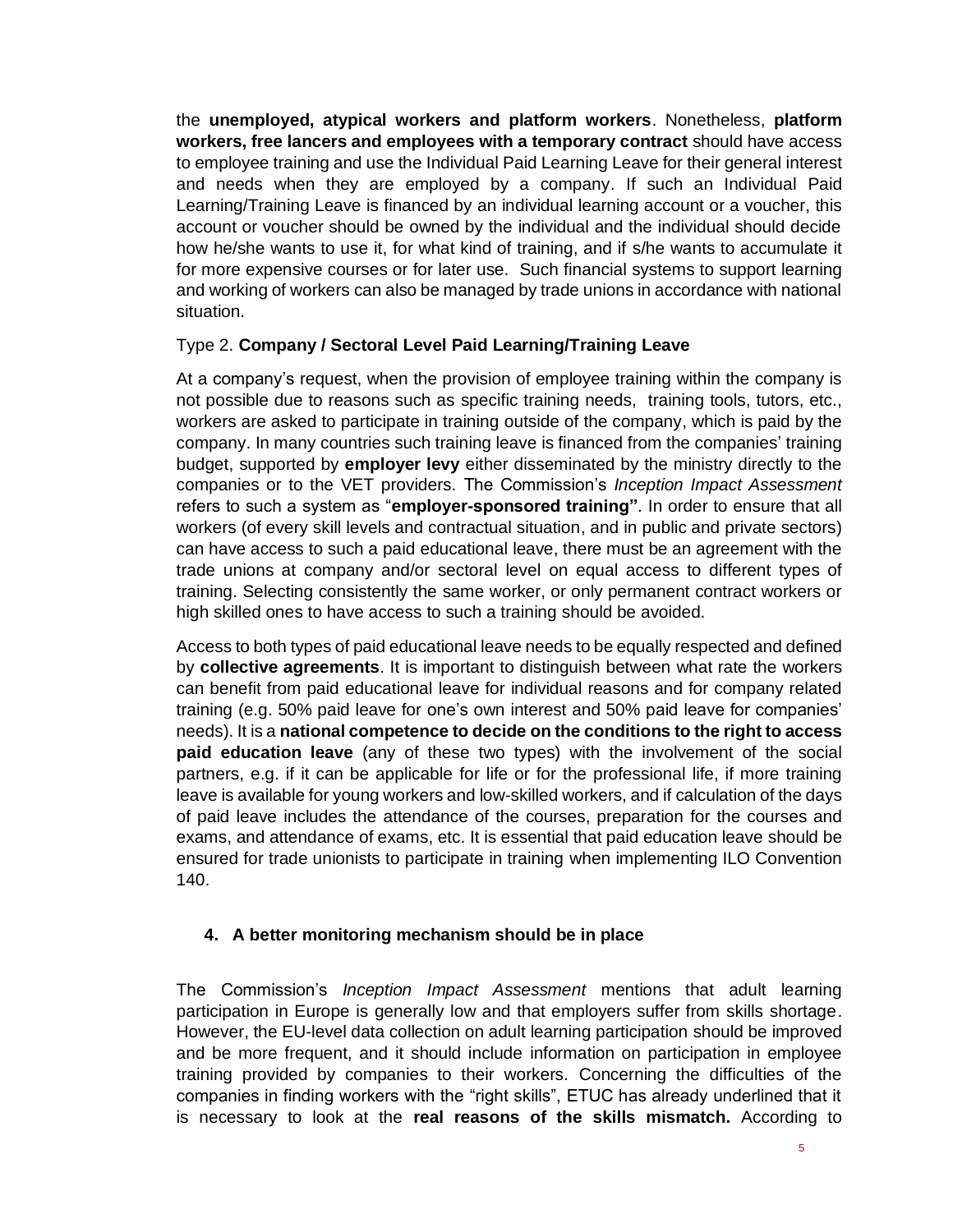CEDEFOP<sup>4</sup>, 70% of the companies suffer from skills shortages but still few of them link this to obstacles they create to find skilled workers, e.g. problems with the recruitment process, geographical location of the company, salary level and working conditions.

ETUC believes that in order to ensure the right to quality and inclusive employee training and to achieve the 60% adult learning participation target of the EPSR, it is essential to **monitor adult learning participation** and countries' investment in adult learning appropriately. This would include data on participation in trainings that are of individual interest and by diverse providers. It would also incorporate **monitoring training for the labour market**, e.g. training provided by companies on company-related training needs, and trainings provided outside of the company still on company-related training needs. ETUC in fact has been demanding **more frequent monitoring and data collection on companies' provision of and investment in employee training**. The EESC in its recent [opinion on the Updated Skills Agenda](https://www.eesc.europa.eu/en/our-work/opinions-information-reports/opinions/updated-skills-agenda) also suggested more frequent collection of data (instead of every 5-year) on the "percentage of enterprises providing training by type of training", and "enterprises' expenditure on training courses as a percentage of the total labour cost".

# **5. The subsidiarity principles must be respected.**

We underline the importance of respecting national education and training systems and national regulations concerning qualification requirements on pursuing a profession, also the role of national and sectoral social partners in identifying skills needs, skills requirements and managing national systems of accessing and financing adult learning and employee training. The EU member states should define their own financial mechanism and tools to support access to workers and adults for training with the involvement of the social partners.

# **6. Effective social dialogue**

Social dialogue with the trade unions is essential on a European initiative on ensuring the right to access and financing of adult learning and employee training as it will have a significant impact on workers. Any financial mechanism and tool, such as ILAs or vouchers need to be built with the social partners and linked to other **existing EU and national tools,** including, for example, interprofessional funds managed jointly by social partners in some European countries, and the provision of national sectoral collective bargaining**.** It is essential to involve the European social partners in the decision on a European-level policy related to financing and access to employee training and paid educational leave. National and sectoral social partners should be involved in the governance, management and monitoring of the financial mechanisms of employee training and paid educational leave. Following a participatory approach, trade unions at company, sectoral and regional level, must be included in the governance of this training activities and in forecasting and analysing skill needs.

*<sup>4</sup> European Skills and Jobs survey, CEDEFOP, 2015, and Skills, qualifications and jobs in the EU: the making of a perfect match? CEDEFOP 2015*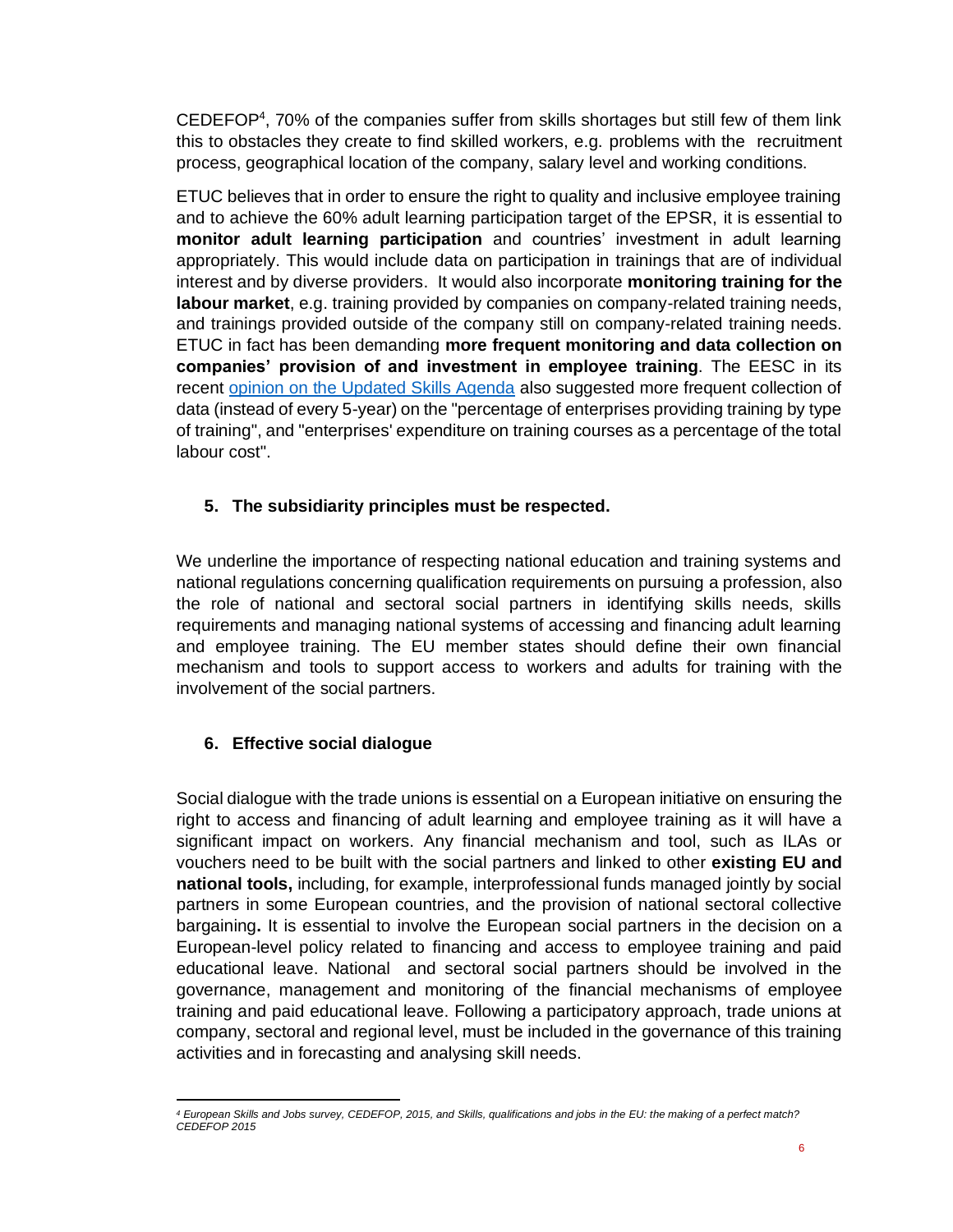# **7. Transferability**

It is essential to ensure the transferability of the right to paid educational leave and its supported budget used by the individual (e.g. ILAs or vouchers) between jobs, and to ensure that the **employer recognises** the training. Transferability of the right to paid education leave and financial accounts among countries should continue to be ensured by bilateral agreements between the countries, in order to respect national regulations.

# **8. Ensuring access to validation within paid educational leave**

The other fundamental pre-requisite for the design of a European initiative on ensuring the right to access and financing of adult learning and employee training is the implementation of the [Council recommendation on validation of informal and non-formal](https://eur-lex.europa.eu/legal-content/EN/TXT/?uri=celex%3A32012H1222%2801%29)  [learning](https://eur-lex.europa.eu/legal-content/EN/TXT/?uri=celex%3A32012H1222%2801%29) (2012). We believe that both types of abovementioned paid education leave and any type of financial mechanism supporting such leave (ILA, voucher, etc) should also be used to support workers' participation in the processes of **validating their skills and competences,** and to help them to access qualifications. Currently, only 7 countries<sup>5</sup> have national budgets for the validation of skills and competences of the workers.

# **9. Equal access to all workers**

Many policies blame the workers and adults for their lack of motivation in participating in upskilling and reskilling. It is also important to differentiate between **motivation** of the workers to participate in training and **access to training** provided to them by the employers. Actually 34% of the firms offer no training for their workers or only for very few (less than 20%) of the workers in the firm<sup>6</sup>. According to **OECD PIAAC results** the low-qualified adults are the most reluctant to participate in lifelong learning. Targeted support to allow **equal access to training** in general is still a challenge. Research shows that highly qualified workers and workers with fixed contracts participate more in training and skills development activities. One reason is that employers invest more in this groups of workers than in workers who have a temporary contract or low-skilled workers who have often less possibilities to learn in their jobs because they often work in dead-end jobs under poor working conditions. It is necessary to improve the stability and quality of employment, in addition to ensuring information, motivation and targeted support to access trainings. A European initiative on ensuring the right to access and financing of adult learning and employee training could address this problem. **Trade unions** play an essential role in providing guidance to the workers at shopfloor level, but they need to be supported with sustainable funds.

*<sup>5</sup> Commission Staff Working [Document: Evaluation of the 2012 Council Recommendation on validation of non-formal and informal](https://ec.europa.eu/social/BlobServlet?docId=22839&langId=en)  [learning](https://ec.europa.eu/social/BlobServlet?docId=22839&langId=en) (2020)*

*<sup>6</sup> [Eurofound/Cedefop European Company Survey](https://www.eurofound.europa.eu/sites/default/files/ef_publication/field_ef_document/ef20001en.pdf) (2019)*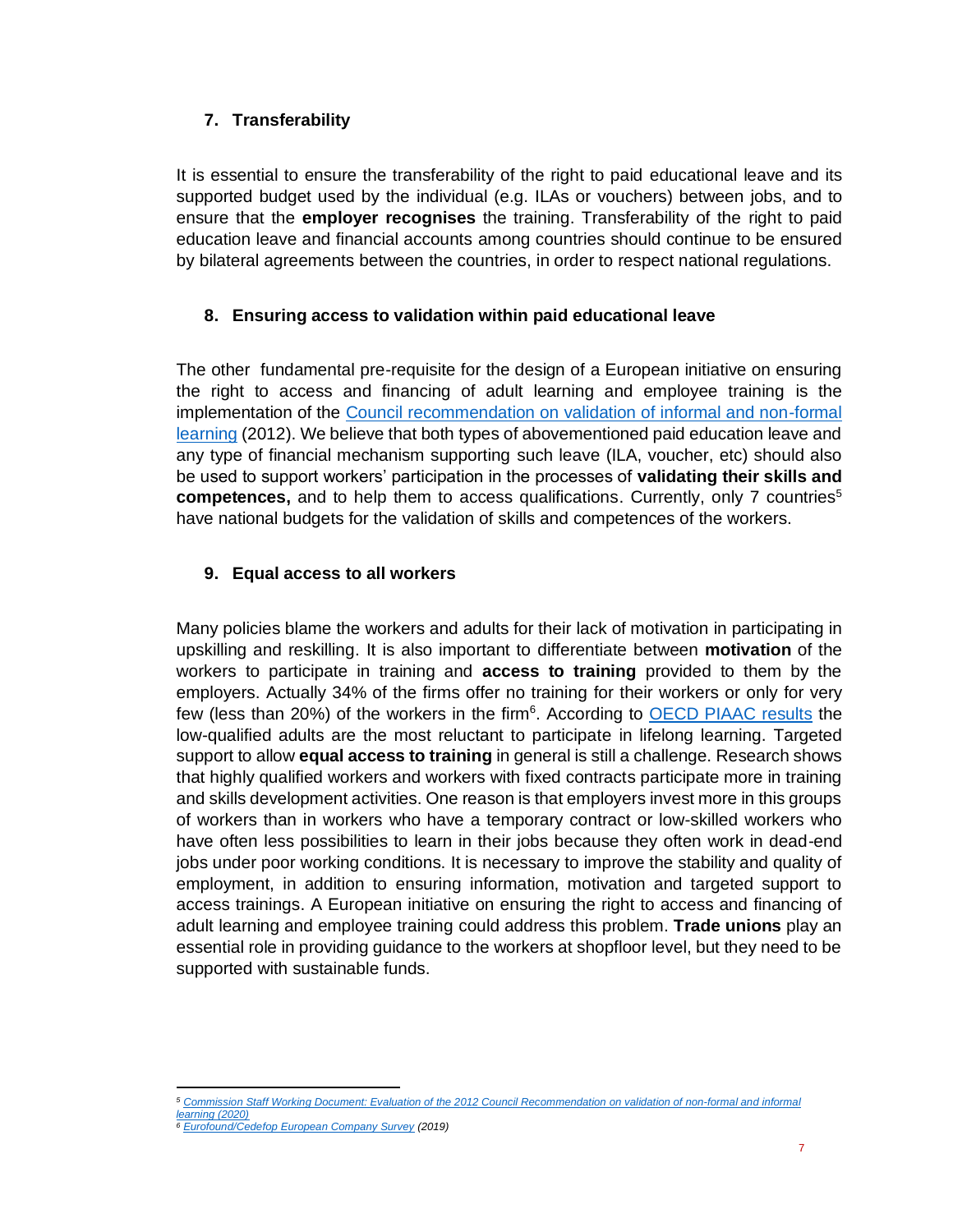## **10. Equal access to guidance and counselling**

The workers need appropriate **guidance, counselling** and support to match training with their skill needs. It is also important to improve the guidance and counselling provided to workers and the unemployed, which informs them about available training, its recognition, and the validation process. This is essential, especially in the case of support to lowskilled and "low-qualified" workers who may lack motivation in participating in trainings. As training reps system is an important instrument, the trade unions that provide information to workers at shopfloor level about training opportunities need financial assistance to extend their support. Career guidance and counselling, guidance on training and in-company mentoring (i.e. Unionlearn programs), are basic prerequisite for raising awareness and knowledge of the training possibilities available. We underline that *Commission Recommendation of 4.3.2021 [on an effective active support to employment](https://www.google.com/url?sa=t&rct=j&q=&esrc=s&source=web&cd=&ved=2ahUKEwjw8qjGjLLwAhW9wQIHHSxaBsYQFjABegQIAhAD&url=https%3A%2F%2Fec.europa.eu%2Fsocial%2FBlobServlet%3FdocId%3D23699%26langId%3Den&usg=AOvVaw0jg55YuaaLMMyvZYptY7bm)  [following the COVID-19 crisis](https://www.google.com/url?sa=t&rct=j&q=&esrc=s&source=web&cd=&ved=2ahUKEwjw8qjGjLLwAhW9wQIHHSxaBsYQFjABegQIAhAD&url=https%3A%2F%2Fec.europa.eu%2Fsocial%2FBlobServlet%3FdocId%3D23699%26langId%3Den&usg=AOvVaw0jg55YuaaLMMyvZYptY7bm) (EASE)* clearly says that "Member States should provide individualised support to jobseekers, comprising counselling, guidance and mentoring, assessment and validation of skills, job-search assistance, entrepreneurship support and referrals to social services when needed." Therefore, Public Employment Services have a clear role in ensuring guidance and counselling to the workers supported by the RRF. At national level trade unions can, apart from or in cooperation with Public Employment Services, also play an important role regarding the use and management of different financial mechanisms for learning and training of the workers and for providing guidance and counselling. Trade unions can provide reliable, independent individual advice on personal, professional and career development including further education and training, both for members and non-members.

## **11. Right to full qualifications**

Courses provided within the use of paid education leave must be recognised as part of and attached to full qualifications in the National Qualifications Framework**.** Due to the COVID-19 crisis full qualifications are now more important than micro-credentials. The experience of trade unions is that there is greater interest of **employers towards full qualifications** than towards short-term courses, which do not provide all skills necessary for a person to pursue a profession. It is important to develop "**European standards,** which address minimum requirements" on micro-credentials and a trusted list of providers of micro-credentials at member state level, which can be attended by workers through the use of their paid educational leave. Trade unions should play a strong role in monitoring and deciding which training provider is put on the registry of training opportunities that are eligible for funding.

## **12. Quality assurance of the courses and equal access**

We welcome that the *Inception Impact Assessment* mentions quality of the "training market", "*lack of transparency about available support and training offers, uncertainty about their quality and recognition in the labour market, and insufficient tailoring of training offers to individual needs*." At the moment there are **diverse providers** of courses from which many are not **quality assured or accredited**. Greater quality and inclusiveness of training for workers should be ensured. Equal access to adult learning